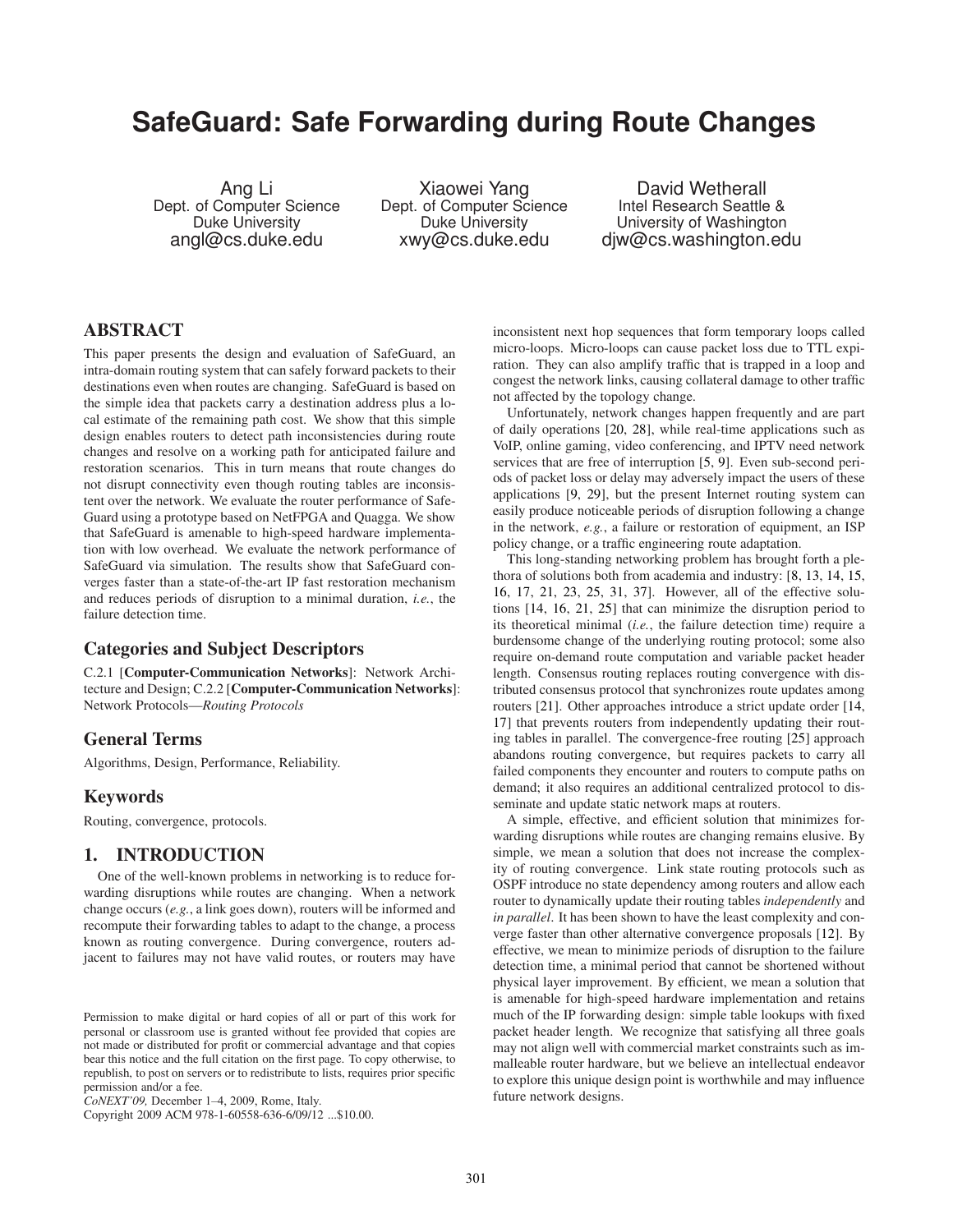As a first step, this paper presents a new approach called Safe-Guard that is simple, effective, and efficient at minimizing network service interruptions for intra-domain route changes. In SafeGuard, a packet carries the cost of the remaining path to its destination. Routers use this cost to detect route changes and resolve on a valid alternative path. The routing system can rapidly disseminate the news of a failure (or a restoration) to quickly return to its optimal state. It can do this in any update order without the concern of breaking connectivity. We believe that this work is the first design to achieve the effective and efficient goals without increasing the complexity of routing convergence.

A key observation underlying this design is that the remaining path cost succinctly encodes valuable path information that we can leverage. On one hand, it can be embedded into a fixed-length field, similar to a forwarding label [\[34\]](#page-11-16); on the other hand, it sheds light on what links lie on the remaining path, approximating the effect of a full source route. When a router's local path cost differs from that carried by a packet, it indicates route changes; the cost difference informs a router whether its local path is valid or not, as outdated paths using failed components would have lower costs than a working one. A router can use this information to select a working path from a set of pre-computed alternatives and forward packets to their destinations along the working path. Of course, pre-computation limits protection to anticipated failure or restoration scenarios (such as single links, nodes, or shared risk link groups), but the trade-off is favorable: multiple independent events rarely occur in complete synchrony, and events that are off by a few hundreds of milliseconds (*i.e.*, the routing converge periods) are fully protected as consecutive anticipated events.

We evaluate SafeGuard in terms of both router and network performance. To assess router performance, we implement SafeGuard in hardware using the NetFPGA platform [\[18](#page-11-17)] and in software using the Quagga routing suite [\[4](#page-10-1)]. Our experiment results show that SafeGuard is amenable to high-speed hardware implementation and introduces memory and computational overhead comparable to other practical solutions that use pre-computed paths to suppress failures [\[10\]](#page-11-18).

We use simulations over a range of real, inferred, and randomly generated topologies to assess network performance. We find that no packets are trapped in loops with SafeGuard even when two independent links fail simultaneously, versus micro-loops that can amplify traffic up to 50 folds and occur on average for 16% of the routing transitions we test. After single component failures, Safe-Guard fully restores connectivity after the failure detection time. Further, SafeGuard achieves the same convergence time as vanilla OSPF, which is up to 15% shorter than the convergence time of a state-of-the-art loop-avoidance mechanism.

The rest of the paper is organized as follows. § [2](#page-1-0) introduces the problem we address. § [3](#page-2-0) and § [4](#page-4-0) describe SafeGuard and its properties. § [5](#page-5-0) evaluates the router and network performance of the SafeGuard design. We compare SafeGuard with related work in § [6](#page-9-0) and conclude in § [7.](#page-10-2)

# <span id="page-1-0"></span>2. COST AS A SAFEGUARD

The SafeGuard design aims to provide a simple and efficient solution that reduces forwarding disruption during route changes to the failure detection time without altering or increasing the complexity of the routing convergence process. To achieve this goal, we make each packet carry the remaining path cost to its destination and routers pre-compute alternative paths for anticipated network changes. In this section, we first use a simple example to illustrate how SafeGuard works. We present the detailed design in the following section.



<span id="page-1-1"></span>Figure 1: Forwarding using cost-carrying packets on the Abilene network.

### 2.1 Using Cost to Resolve Inconsistencies

Figure [1](#page-1-1) shows an example using the Abilene network topology. All link weights are taken from the Abilene network configuration [\[1](#page-10-3)]. Suppose the link between Denver and Kansas City fails, and the Denver node has updated its forwarding table to use the Sunnyvale node to reach Kansas City. The Sunnyvale node has not learned of the failure nor updated its forwarding table. Without carrying a path cost, packets will loop temporarily between Sunnyvale and Denver, as the Sunnyvale node is still using the outdated next hop Denver to reach Kansas City.

If instead, packets carry the remaining path cost and routers update this cost at each hop using their local estimates, the Sunnyvale node will stamp the remaining path cost to Kansas City (639) into the packets it forwards to Denver. As the Denver node has updated its forwarding table to bypass the failed link to Kansas City, its local path cost (4456) is larger than the packet cost (639). This difference indicates that routes are changing and some node may have incorrect forwarding paths. More importantly, it suggests that Denver's path bypasses a failure that has not been seen by its upstream router Sunnyvale. This is because the updated topology that does not contain a failed component must have "longer" shortest paths. Therefore, the Denver node can infer that its path is working. It then forwards the packet to its default next hop Sunnyvale and updates the packet cost to the remaining path cost (3161).

Here we emphasize again that what distinguishes path cost from a path identifier (*e.g.*, an MPLS label) is the ability to resolve which path may have included a failed (or a newly restored) component. This in turn assists a router to choose a working path. In contrast, if a packet simply carries a path identifier, a router may detect a path inconsistency, but cannot tell which path, its default path or an upstream router's default path, is a working path.

When the Sunnyvale node receives the packet with a path cost 3161 from the Denver node, it can infer that its default path has a failure of which it has not learned. This is because its local cost (1934) is lower than the packet cost (3161). Instead of using its default path, the Sunnyvale node will try to find an alternative path that matches the packet cost. By pre-computing all alternative paths that bypass a single component on its default shortest paths, the Sunnyvale node is able to map the path cost (3161) to an alternative path: Sunnyvale→Los Angeles→Houston→Kansas City, and forwards the packet to the correct next hop (Los Angeles) without forming a loop.

### 2.2 Distinguishing Equal-Cost Paths

As shown in the above example, after detecting a path inconsistency, a router may also use the path cost carried by a packet to select a working path that matches the cost. This would work well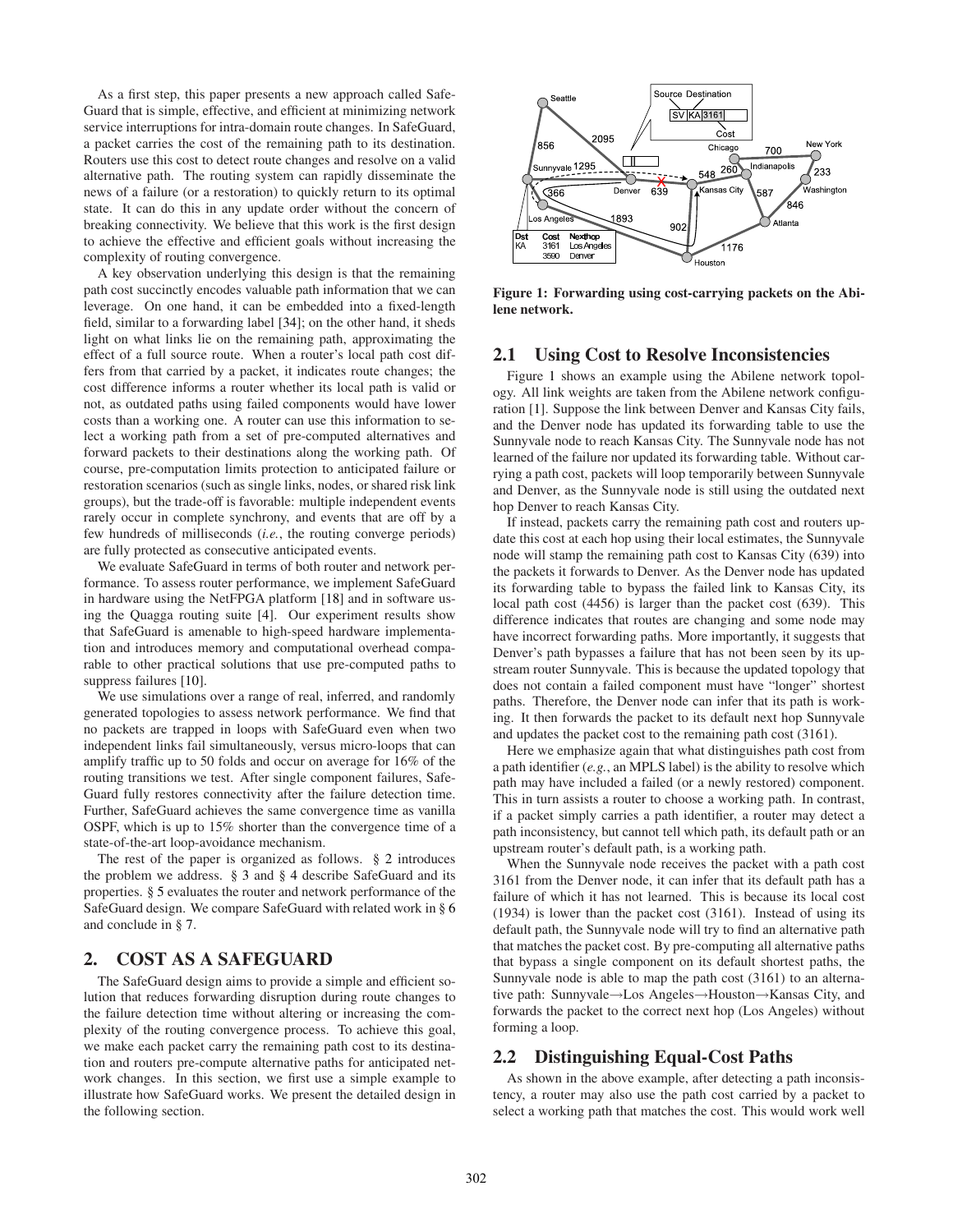

<span id="page-2-1"></span>Figure 2: In this simple topology each link has the cost of one. There are two equal cost paths from a to c:  $a \rightarrow b \rightarrow c$  and  $a \rightarrow d \rightarrow c$ .

if different paths to the same destination have different costs. However, practical network configurations may have equal cost paths for load balancing and backup reasons. When this occurs, a path cost may not reliably identify a working path as shown in Figure [2.](#page-2-1) There are two equal-cost paths from a to c:  $a \rightarrow b \rightarrow c$  and  $a \rightarrow d \rightarrow c$ . Suppose the node  $d$  that detects the link failure to  $c$  reroutes the packet to  $a$  with a remaining path cost 2. When node  $a$  receives this packet, the packet cost matches both paths: one valid and one failed. The node  $a$  may erroneously forward the packet along the invalid path  $a \rightarrow d \rightarrow c$ .

To address this issue, the SafeGuard design adds a random noise to a regular link cost to help distinguish equal-cost paths. With this design, a node is able to select a valid alternative path with high probability. We describe this design in more detail.

# <span id="page-2-0"></span>3. DESIGN

The SafeGuard design has four main components: enhanced link and path costs, packets that carry enhanced path costs, a pre-computed alternative path database (APD) maintained by routers, and a forwarding algorithm that is provably safe and can forward packets to their destinations without forming loops during anticipated route changes. We describe each design component in turn.

# <span id="page-2-3"></span>3.1 Enhanced Link and Path Costs

The SafeGuard design embeds a noise into the lower  $k$ -bit of a link's cost metric to help distinguish multiple equal cost paths to the same destination. We refer to this metric as the enhanced link cost metric, and denote it as  $\overline{cost}$ . An enhanced link cost can be viewed as a pair of two values:  $(cost, noise)$ , where the higher-order bits cost is the regular link cost configured by a network operator without considering failure recovery issues, and the lower order  $k$ -bit *noise* is a random value within  $[0, 2<sup>k</sup> - 1]$ .

We further define the addition and comparison functions over the enhanced link cost metric to enable shortest path computation using enhanced costs. If two enhanced link costs:  $l_1 \cdot \overline{cost} =$  $(l_1.cost, l_1.noise)$  and  $l_2.\overline{cost} = (l_2.cost, l_2.noise)$ , are added together, each part is added separately:  $l_1 \overline{cost} + l_2 \overline{cost} = (l_1 \overline{cost}$  $+ l_2 \text{.} cost, l_1 \text{.} noise + l_2 \text{.} noise$ ). Two enhanced link costs are compared lexicographically:  $l_1 \cdot \overline{cost} > l_2 \cdot \overline{cost}$ , if  $l_1 \cdot cost > l_2 \cdot cost$ , or  $l_1.cost \equiv l_2.cost$  and  $l_1.noise > l_2.noise$ .

An enhanced path cost is the sum of all enhanced link costs on the path p:  $p\cdot \cos t = (\sum_{l_i \in p} l_i \cdot \cos t, \sum_{l_i \in p} l_i \cdot \cos t)$ . We refer to the first term as the regular path cost  $p.cost$ , and the second as the path noise p.noise. When a router stores an enhanced path cost, it only stores the last k-bits of the path noise:  $p \cdot \overline{cost}$  ←  $(p.cost, p.noise \mod 2^k)$  to ensure that an enhanced path cost can be encoded in a fixed-length label.

### 3.2 Packets that Carry Costs

In the SafeGuard design, a packet carries a fixed-length label  $pkt.\overline{cost}$  that encodes the enhanced path cost of its remaining path



<span id="page-2-2"></span>Figure 3: In this simple topology each link has the cost of one and a link noise. The enhanced cost of each link is marked in the format (cost, noise). There are two paths with equal regular cost from a to c:  $a \rightarrow b \rightarrow c$  and  $a \rightarrow d \rightarrow c$ .

to the destination. Routers use the regular path cost field  $pkt.cost$ to detect path inconsistencies and to resolve whether its default path or an upstream router's default path is a working path. In the latter case, the router uses the entire packet cost  $pkt.\overline{cost}$  to select a working path.

We also use 1-bit in a packet header to indicate whether a packet has been detoured before due to path inconsistency. When this bit is off, a packet is called in the *normal* mode; otherwise, it is called in the *escort* mode. Routers can use this bit to detect non-anticipated topology events and abort the effort of searching for a working path. This is because for anticipated events, a packet only needs to be detoured at most once before it reaches its destination (§ [4\)](#page-4-0).

# <span id="page-2-4"></span>3.3 Alternative Path Database

The SafeGuard design uses an alternative path database (APD) to store alternative paths to reach a destination if a failure occurs on a router's current network map. Conceptually, an APD is a table that maps the destination and enhanced path cost pair:  $(dst, \overline{cost})$ , to a valid next hop:  $(dst, \overline{cost}) \rightarrow nexthop$ .

To avoid on-demand computation, SafeGuard makes a router pre-compute alternative paths by anticipating a future failure on its current network map G. If a router anticipates a network element e (a link, node, or shared risk link group (SRLG) [\[33\]](#page-11-19)) may fail in the future, it computes an alternative shortest path to reach a destination by removing the element e from the network map G. This computation uses the enhanced link cost metric. The router stores the enhanced path cost and the next hop in its APD. If the same alternative path can bypass multiple elements, the router only stores the path once.

As we will discuss in § [3.5,](#page-4-1) with randomly chosen link noises, different alternative paths will have different enhanced path costs with high probability. This would warrant that a router selects a working path with high probability. As shown in Figure [3,](#page-2-2) the enhanced path cost for the path  $a \rightarrow b \rightarrow c$  is now (2,13), different from the enhanced path cost (2,11) of  $a \rightarrow d \rightarrow c$  (had  $d \rightarrow c$  not failed). When the node  $d$  reroutes a packet to  $a$ , it will carry the enhanced path cost (2,13), which unambiguously identifies the alternative path  $a \rightarrow b \rightarrow c$  that bypasses the failed link. If in the unlikely case that a router has different alternative paths with the same enhanced path costs, the router will store the path that bypasses the largest number of failed elements on its default paths to maximize the utility of this path.

A router may re-compute its APD whenever it receives a routing update that changes its current network map. In the case of a failure event, the updated APD is only used when the next topology change occurs. Thus the computation is not urgent and could be done in low priority after a router has updated its forwarding tables. In the case that a topology update results in a better connected topology, *e.g.*, a link up, a router can save computation by swapping the next hops and path costs in its previous forwarding tables to its APD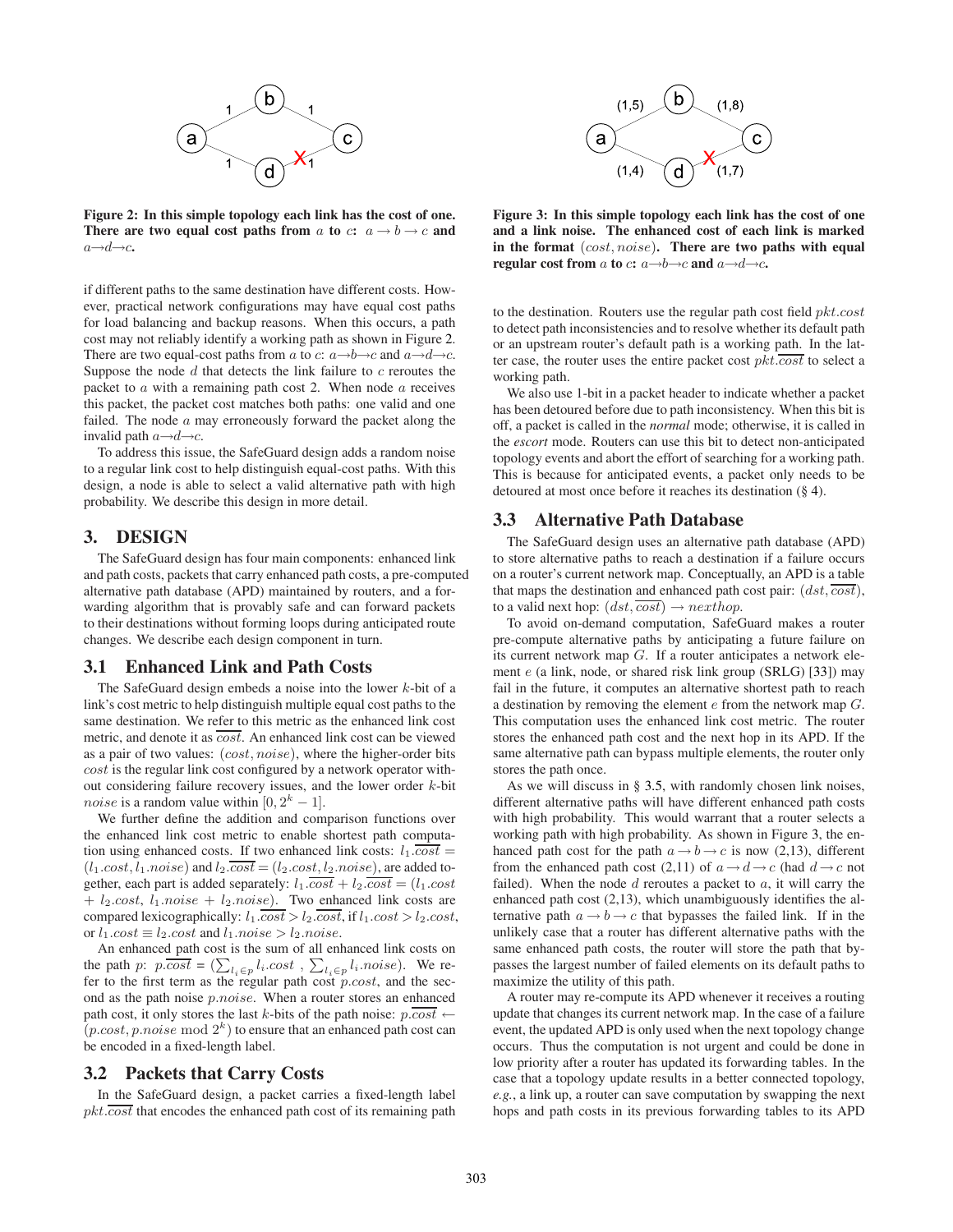before updating its forwarding tables. As we will soon describe in the next subsection, paths in a router's previous forwarding tables would be the alternative paths computed without the newly added topology element.

# <span id="page-3-1"></span>3.4 Forwarding

We now describe how a SafeGuard router forwards packets without loops during routing transitions. We first describe how a router sets up its forwarding tables and then the forwarding algorithm.

#### <span id="page-3-0"></span>*3.4.1 Forwarding Table Entries*

As in the current intra-domain routing system, an entry in a router  $n_i$ 's forwarding table contains the mapping between a destination prefix to a set of next hops  $n_{i+1}$ . These next hops are computed using the regular link costs without considering link noises. This design ensures that packets are always forwarded along their regular shortest paths, *i.e.*, any of the equal cost multiple paths, when routing is not in transition.

The SafeGuard design also adds path cost information to a router's forwarding tables. Each forwarding table entry includes not only the next hops  $n_{i+1}$ , but also the enhanced path cost from each of the next hop  $n_{i+1}$  to the destination:  $n_{i+1}$ .  $\overline{cost}$ . Moreover, it also includes the enhanced path cost from the current router  $n_i$  to the destination:  $n_i \overline{cost}$ . These path costs are used by the forwarding algorithm to detect route changes and choose a working path.

A router  $n_i$  may efficiently compute the enhanced path costs after it computes its regular shortest paths. Let  $T$  denote the shortest path graph generated by the regular shortest path computation. The router can compute the enhanced path cost  $n_i$ .  $\overline{cost}$  for each destination by running a shortest path computation on  $T$  (rather than the full network map) using the enhanced link cost metric. This algorithm is correct because enhanced costs are compared lexicographically, so the shortest path defined over the enhanced cost metric must be one of the shortest paths defined over the regular link costs. Similarly, the enhanced path cost associated with each next hop  $(n_{i+1}.\overline{cost})$  can be computed efficiently using the shortest path graph  $T$  with each next hop node being the root node of the shortest path computation.

#### *3.4.2 Packets in the Normal Mode*

When a packet arrives at a router  $n_i$ , the router first checks its forwarding mode. If the packet is in the normal mode, the router ignores the path noise and only compares its local regular cost  $n_i. cost$  with the packet cost  $plt. cost$ . It uses this comparison to detect and resolve any inconsistency, and turns on the escort mode if necessary. If the packet is already in the escort mode, the router uses the enhanced packet cost  $pkt \cdot cost$  to identify a working path and forwards the packet along the path.

A packet enters the network in the normal mode. When a router  $n_i$  receives an incoming packet in the normal mode, it compares the regular costs only. There are three possible outcomes:

Matching Costs ( $n_i \text{.} cost \equiv \text{.} x \neq \text{.} x$ ): This indicates that the router  $n_i$  and its upstream router have consistent forwarding paths. The router  $n_i$  selects a next hop  $n_{i+1}$  from its forwarding table, updates the packet's cost label using the enhanced path cost associated with the next hop  $n_{i+1}: n_{i+1}.\overline{cost}$ , and forwards the packet to the next hop  $n_{i+1}$ .

**Higher Local Cost** ( $n_i.cost > pkt.cost$ ): This inconsistency shows that a router's local cost is higher than its upstream router's cost. The network must be in a routing transition, as the router  $n_i$  has computed different paths from other routers. As the packet is in the normal mode, this is the first cost inconsistency the packet encounters. The router will attempt to resolve the dispute.

Given the local cost is higher, the router  $n_i$  resolves the inconsistency by forwarding the packet along its default paths. Its default paths must be valid because  $n_i$  must have a less connected topology than other routers, as it has a higher path cost. If it is a failure event,  $n_i$  must have already updated its forwarding table according to the event, and its path will bypass the failed component. If it is a restoration event,  $n_i$  must have not updated its forwarding table, and its path will not use the newly restored or added component, but can still reach the destination. Therefore, same as in the matching costs case, the router selects one of its next hops, updates the packet's cost label using its local cost, and forwards the packet to the next hop. The router will also turn on the escort bit to notify the downstream routers that a path inconsistency has been encountered.

A special case of higher local cost inconsistency occurs when a packet reaches a router adjacent to a failure. The router has detected the failure but has not updated its forwarding table yet. Therefore, the router's next hop is invalid and its local cost  $n_i \text{ } cost$  is infinite. In this case, a router  $n_i$  will immediately start using the alternative path pre-computed to bypass its next hop to forward and update the packet cost. The router will first try to use the alternative path that bypasses its next hop node. If such a path is unavailable, *e.g.*, the next hop is the destination, the router uses the alternative path computed by removing the link to reach the next hop. Let the enhanced cost of the alternative path be  $n_i$ .  $cost'$ , and the next hop of it be  $n'_{i+1}$ . The router  $n_i$  turns on the escort bit, updates the packet's cost to be the remaining enhanced path cost of the alternative path by subtracting the next hop link cost:  $pkt.\overline{cost} \leftarrow$  $n_i \cdot \overline{cost'} - l_{n_i \to n'_{i+1}} \cdot \overline{cost}$ . The subtraction is done separately for regular cost and noise and the subtraction of noises is modulo  $2^k$ based as described in § [3.1.](#page-2-3)

**Lower Local Cost** ( $n_i.cost < pkt.cost$ ): This inconsistency shows that a router's local cost is lower than its upstream router. Again, the network must be in a transition. As the router has a lower local cost, it must have a network topology with more components. It is no longer safe to forward along the router's default next hops, because it may include a failed component.

To resolve a lower local cost inconsistency, a router uses the packet's enhanced cost  $pkt \cdot \overline{cost}$  to look up an alternative path in its APD, because its APD is computed using smaller topologies than its current one, and a path with higher cost may be found in the APD. Suppose this lookup returns a next hop  $n'_{i+1}$ . The router  $n_i$  updates the packet's cost label using the alternative path's cost, turns on the escort bit, and forwards the packet to  $n'_{i+1}$ .

#### *3.4.3 Packets in the Escort Mode*

If an incoming packet is in the escort mode, the router will try to forward the packet along the working path chosen by the upstream router who detects the cost inconsistency. It is not enough to only consider the regular costs because they may not uniquely identify the valid path among equal cost paths. In this case, the router  $n_i$ will try to find a path whose enhanced cost matches exactly with the incoming packet's enhanced cost. To do this, the router first compares its local enhanced path cost  $n_i \overline{cost}$  with the packet's cost  $pkt.\overline{cost}$ . There are two outcomes:

**Matching Costs** ( $n_i \cdot \overline{cost} \equiv pkt \cdot \overline{cost}$ ): This indicates that the router's shortest path with cost  $n_i$ .  $\overline{cost}$  is consistent with the chosen working path. In this case  $n_i$  will forward the packet using the next hop associated with the enhanced path cost, and update the packet's cost label accordingly.

**Non-matching Costs** ( $n_i \cdot \overline{cost} \neq \overline{pkt} \cdot \overline{cost}$ ): In this case, the upstream router that detects a route inconsistency has chosen a working path that is different from the router's current shortest path defined over the enhanced costs. The router uses the packet's cost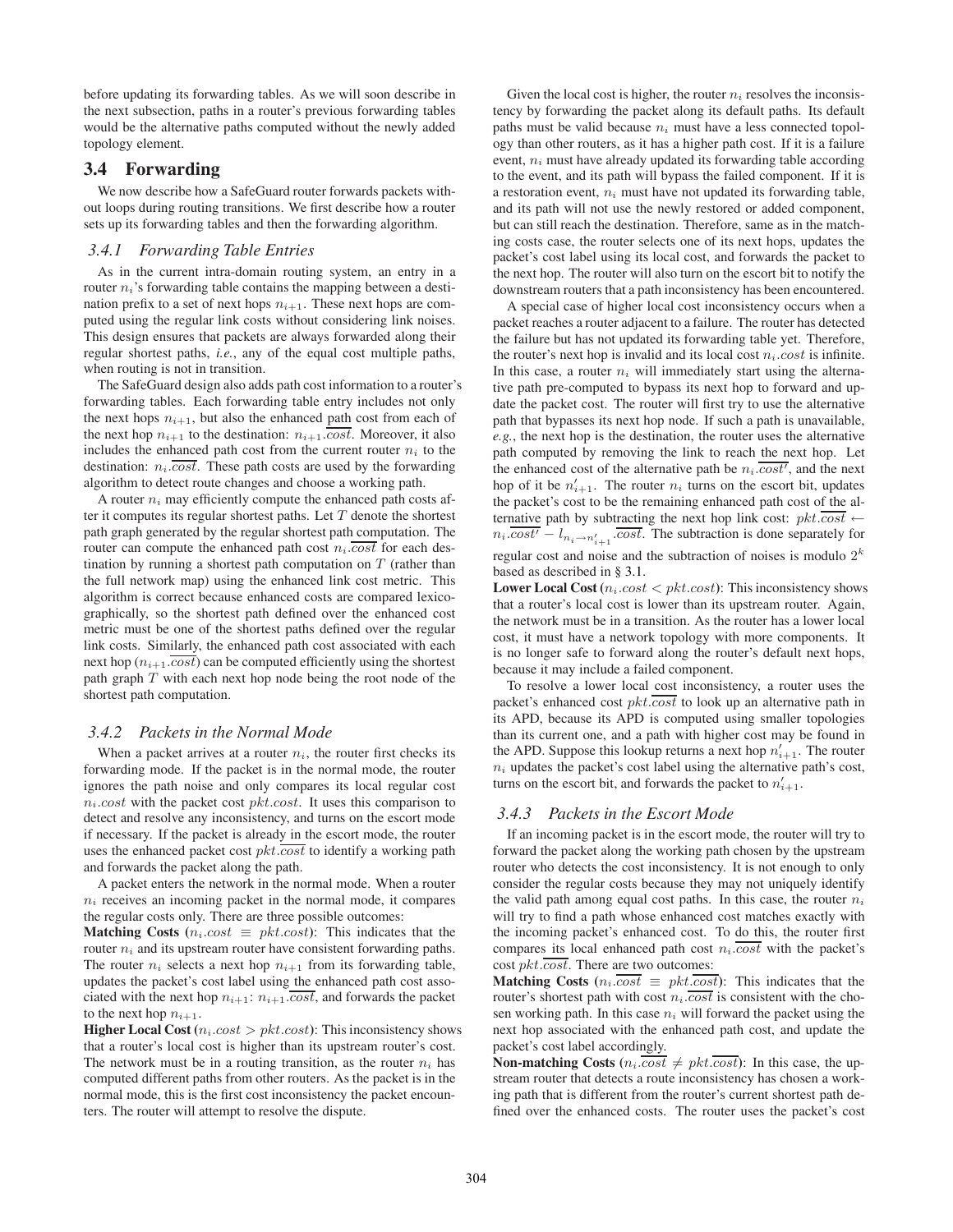| k.              | <b>Collision Probability</b> |  |  |  |  |  |
|-----------------|------------------------------|--|--|--|--|--|
| 10              | 0.0097                       |  |  |  |  |  |
| 16              | 0.00015                      |  |  |  |  |  |
| $\overline{24}$ | $6.0 \times 10^{-7}$         |  |  |  |  |  |
| 32              | $2.3\times10$                |  |  |  |  |  |

<span id="page-4-2"></span>Table 1: The probability of having two equal enhanced cost paths between two nodes when there are  $c = 5$  regular equal cost paths, given different noise length  $k$ .

label  $pkt.\overline{cost}$  to look up an alternative path in its APD. If an alternative path is returned, it updates the packet's cost and forwards the packet to the corresponding next hop.

If there is an APD look-up failure, it indicates unexpected topology changes such as multiple independent failures or different alternative paths having the same enhanced cost. In this case, not all routers would have a working path. Any further forwarding may risk forming a loop. When this occurs, a router may either demote the packet to lower priority or discard it. Our design chooses to discard for simplicity.

### <span id="page-4-1"></span>3.5 Cost Collision Analysis

The link noises are introduced to distinguish equal cost paths. We assign random values to link noises to distinguish any two equal cost paths with high probability. We analyze this probability, and also discuss an alternative mechanism that deterministically generates collision-free link noises for a given network topology.

A link noise is chosen randomly within  $[0, 2<sup>k</sup> - 1]$ . A path noise that is the sum of link noises modulo  $2^k$  is also randomly distributed. If a node has  $c$  paths to the same destination with the same regular path cost, the probability that no two such paths have the same enhanced path cost is:

$$
1 \cdot (1 - \frac{1}{2^k}) \dots (1 - \frac{c-1}{2^k}) = \frac{2^k!}{2^{ck}(2^k - c)!}
$$

Table [1](#page-4-2) shows the probability of collision when  $c = 5$  for various values of k. In practice, c is typically small  $(< 5)^1$  $(< 5)^1$ , because two backup paths usually suffice.

As can be seen, with practical values of  $c$  and  $k$ , the probability of collision is low. Our simulations use a 10-bit noise value, and we do not run into any collisions on all simulated topologies, including an inferred tier-1 topology. Therefore, we think that the probability of collision can be practically ignored if we use a 32-bit or longer noise label.

Alternatively, we have also designed an algorithm that deterministically generates a collision-free noise configuration for a given network topology. The algorithm runs in polynomial time in terms of the number of equal cost paths (see details in [\[26](#page-11-20)]). One caveat about this algorithm is that the collision-free noise configuration is generated for a given network topology; a future topology change may require a new noise configuration to be collision-free (although this occurs with low probability). For simplicity, we opt to use random noises.

# 3.6 Practical Considerations

Atomic Update: One practical issue worth mentioning is partial router updates. A topology change involving multiple links (such as a node or SRLG failure) will trigger multiple routing updates in a link-state routing protocol such as OSPF or IS-IS. If a router partially updates its forwarding tables according to a subset of the routing messages, its local cost may not match the alternative paths' costs in other routers' APDs, as an APD only includes paths that bypass a whole component (*e.g.*, a node with all its links removed). The issue does not only happen for SafeGuard: other loop-avoidance techniques such as [\[14](#page-11-6)] would also work incorrectly if partial updates occur.

Fortunately, there already exist several practical techniques to enable atomic router updates, as partial updates churn up routers' CPU power and are harmful for routing convergence. These techniques include OSPF and IS-IS's delay timers that batch route update processing, throttling techniques [\[3\]](#page-10-4) that automatically adjust the delay timer according to the incoming rate of route updates, and the recent proposed LSA correlation technique [\[19](#page-11-21)] that identifies concurrent multiple link updates by correlating the information in different LSAs. Therefore, in the SafeGuard design, we assume that routers use atomic updates for an anticipated topology update.

Deployment: The SafeGuard design can be deployed by individual ISPs on the Internet without introducing new protocols. Routers need to upgrade to pre-compute alternative paths (§ [3.3\)](#page-2-4), add the enhanced path costs in its forwarding tables (§ [3.4.1\)](#page-3-0), and support the new forwarding algorithm (§ [3.4\)](#page-3-1).

One possible way of deploying SafeGuard on today's hardware routers is to exploit the MPLS infrastructure. A path cost label may be embedded into an MPLS label upon a packet's entrance to an ISP's network and swapped at each hop during forwarding. We defer a complete deployment study of SafeGuard as future work.

### <span id="page-4-0"></span>4. PROPERTIES

We now briefly describe the forwarding properties of the Safe-Guard design. We omit formal proofs due to the lack of space, and refer interested readers to our technical report [\[26](#page-11-20)]. When stating those properties, we do not consider congestion loss, because it is not caused by violations of forwarding consistency. We also ignore the failure detection time during which routers may forward packets to a failed link without noticing the failure, and the router initialization period during which a newly added router has not obtained any topology information.

Property 1 *Packets will follow regular shortest paths, including equal cost paths, to reach their destinations in the normal mode when the network is in steady state.*

This property holds because routers compute the next hops in their forwarding tables using only the regular link costs. The Safe-Guard forwarding algorithm compares only the regular path cost in a packet with a router's local estimate for normal-mode packets. In steady state when routes are not changing, these two costs will always match and packets will reach their destinations without encountering any inconsistency.

Property 2 *If enhanced path costs are distinct, during the routing transition period in which only one network element changes its status and the network is not partitioned, a packet will be forwarded to its destination in either the normal or the escort mode.*

This property holds because when there is only one element changing its status, a router always has a working path in either its forwarding tables or its APD, dependent on whether the router has learned of the change and updated its forwarding tables. Therefore, if any router on a packet's path detects a cost inconsistency, it is able to either use its default path or a valid alternative path in its APD to forward the packet.

<span id="page-4-3"></span><sup>&</sup>lt;sup>1</sup>This observation is based on five proprietary ISP topologies with real link costs.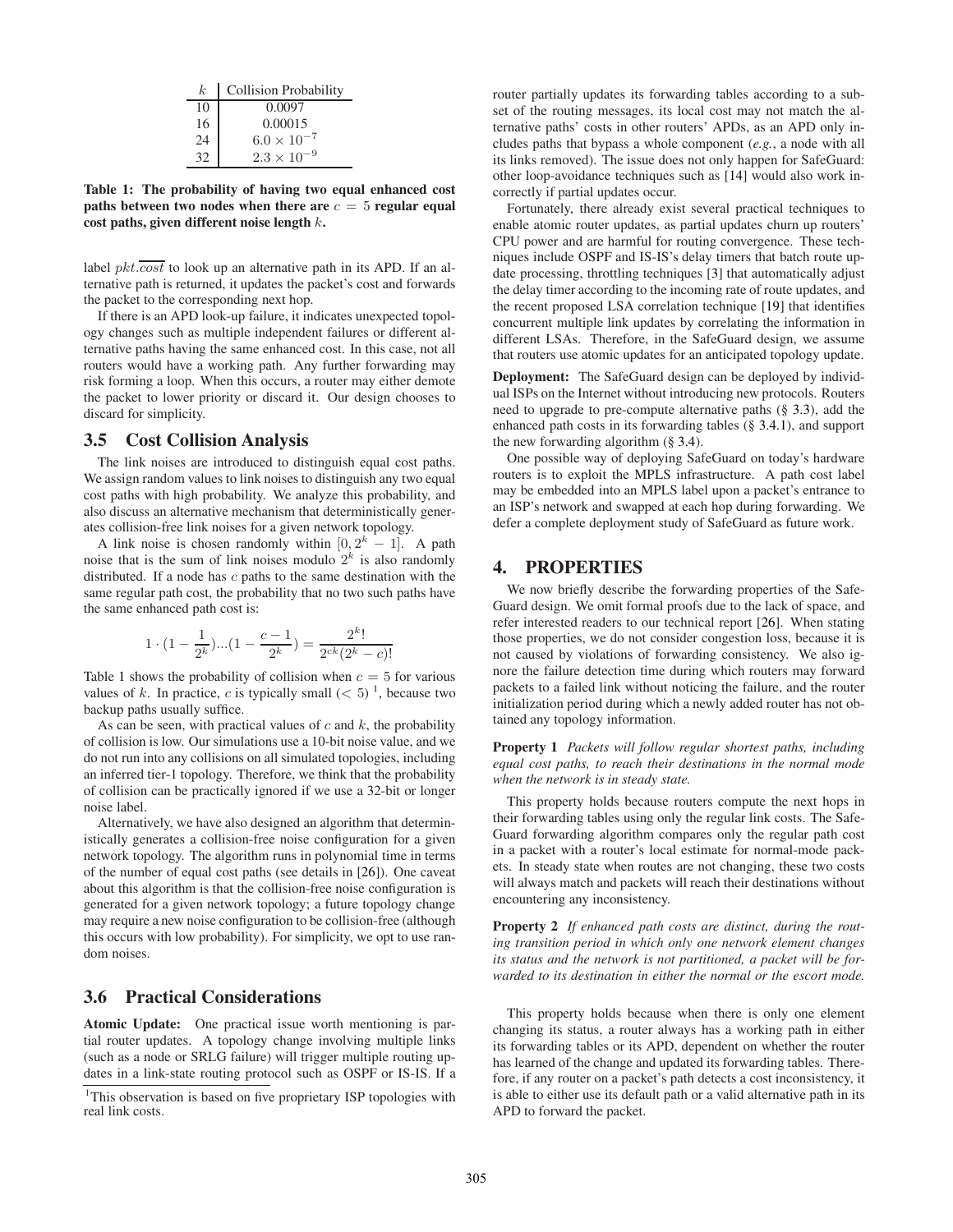| Topology   | # of Forwarding      | # of NotVia Entries |       | # of APD Entries |       | <b>APD</b> Computation |       | Not Via Computation |       |
|------------|----------------------|---------------------|-------|------------------|-------|------------------------|-------|---------------------|-------|
|            | <b>Table Entries</b> |                     |       |                  |       | Time (ms)              |       | Time (ms)           |       |
| Abilene    |                      | Avg                 | 15.4  | Avg              | 17.3  | Avg                    | 0.165 | Avg                 | 0.093 |
| Node:11    | 11                   | Max                 | 17    | Max              | 26    | Max                    | 0.176 | Max                 | 0.112 |
| Link:28    |                      | Min                 | 14    | Min              | 12    | Min                    | 0.157 | Min                 | 0.073 |
| Sprint     |                      | Avg                 | 368.8 | Avg              | 777   | Avg                    | 79.4  | Avg                 | 49.7  |
| Node: 315  | 315                  | Max                 | 449   | Max              | 1769  | Max                    | 89.2  | Max                 | 84.2  |
| Link: 1944 |                      | Min                 | 278   | Min              | 534   | Min                    | 71.9  | Min                 | 36.8  |
| Random     |                      | Avg                 | 116.6 | Avg              | 276.1 | Avg                    | 6.2   | Avg                 | 2.7   |
| Node:100   | 100                  | Max                 | 140   | Max              | 376   | Max                    | 11.9  | Max                 | 10.6  |
| Link: 394  |                      | Min                 | 102   | Min              | 149   | Min                    | 5.8   | Min                 | 2.0   |

<span id="page-5-1"></span>Table 2: Summary of the memory and computational overhead introduced by SafeGuard. For memory overhead the normal forwarding table size and the number of NotVia entries are shown for comparison. For computational overhead the NotVia computation time is shown for comparison.

Property 3 *A packet will not be trapped in a micro-loop without being discarded.*

By trapped in a micro-loop, we mean that if all routers stop updating their forwarding tables after forming a loop, a packet will not escape the loop until its TTL expires. This property holds because a packet cannot traverse a node twice without a cost inconsistency. After one inconsistency is detected, the packet is marked as in the escort mode, and it will either follow a working path to reach the destination, or be discarded by a router that detects another cost inconsistency and cannot find a cost-matching path in its APD.

# <span id="page-5-0"></span>5. EVALUATION

In this section, we describe the evaluation of SafeGuard. We have evaluated both the router performance and network performance of SafeGuard.

# 5.1 Router Performance

The SafeGuard design adds computational and memory overhead to a router. A router does an additional cost comparison and a possible APD lookup during packet forwarding time. It also needs to compute the enhanced path costs in a router's forwarding tables, pre-compute alternative paths that bypass anticipated network failures, and store the alternative paths in its APD. To quantify the overhead, we implement our design using NetFPGA [\[18](#page-11-17)] and the Quagga routing suite [\[4\]](#page-10-1).

NetFPGA provides a hardware-accelerated data plane that emulates the real hardware-based forwarding engine in commodity routers. It comes with a reference implementation of an IPv4 router that leverages TCAMs (Ternary Content-Addressable Memories) built from on-chip registers. Quagga comes with a full-fledged OSPFv2 daemon (ospfd), which we use as the underlying routing protocol. We implement the alternative path database using TCAM, and modify the NetFPGA reference router to support our forwarding algorithm described in  $\S$  [3.4.](#page-3-1) We extend ospfd to compute the enhanced path costs and the alternative paths needed for Safe-Guard after each routing update. The total modification includes ∼800 lines of Verilog code and ∼3000 lines of C/C++ code.

To evaluate the forwarding overhead of SafeGuard, we benchmark its forwarding performance using the NetFPGA implementation. We send small packets with 64 bytes to the NetFPGA data plane using a PC machine, and measure the packet throughput and the per-packet processing time. Our experiments show that Safe-Guard increases the per-packet forwarding time by 48ns (equivalent to 6 clock cycles as the development board runs at 125Mhz by default), and has a total per-packet forwarding overhead of 120ns. This would translate into 4.3Gbps throughput if per-packet processing is the bottleneck on a SafeGuard router's forwarding plane. Moreover, since the extra cycles are mostly spent at accessing the new APD table, the forwarding performance of SafeGuard can be further optimized by parallelizing the lookups in both the forwarding table and the APD.

We then evaluate the computational and memory overhead of SafeGuard. We first feed the modified ospfd daemon with different network topologies. To evaluate the overhead of computing shortest paths with the enhanced path costs  $(\S$  [3.4.1\)](#page-3-0), we measure the time to compute all forwarding entries with the enhanced path costs, and compare it with the regular shortest path computation time. The results show that the modified shortest path computation with the enhanced costs only increases the computation time by 1%∼3% compared to a router's regular shortest path computation. As we describe in § [3.4.1,](#page-3-0) this is because the extra computations based on the enhanced link costs can be optimized by using only the links on the regular shortest paths, which typically are a small portion among all links in the network.

We also measure the time it takes to compute the alternative paths and the size of the APDs. In comparison, we also implement the algorithms to compute the backup paths for NotVia [\[10\]](#page-11-18), a practical IP fast reroute technique that uses pre-computed backup paths to bypass temporary failures, but does not prevent micro-loops during routing convergence. For both mechanisms, we compute the alternative paths for all single link and node failures. Our experiments run on a Pentium D 2.4GHz machine with 2GB memory.

Table [2](#page-5-1) shows the time it takes to finish computing the alternative paths, and the number of additional entries a router keeps for SafeGuard and NotVia on various topologies. As can been seen, alternative path computation in SafeGuard takes less than 100ms on the largest Sprint topology, and this time is comparable to NotVia. The number of entries in a router's APD may be 2-8 times larger than a router's intra-domain forwarding table, but is comparable to that of NotVia's, suggesting that SafeGuard's memory overhead is practically affordable. If the memory overhead becomes a practical concern, we can further reduce it by applying optimization. We omit the details for ease of exposition, but a detailed description about the optimization technique can be found in [\[26\]](#page-11-20).

### 5.2 Network Performance

We use simulations to further study the network performance of SafeGuard. We have implemented SafeGuard in SSFNet [\[6\]](#page-10-5), an event-driven simulator that has a complete OSPFv2 implementation. We use the simulator to evaluate whether SafeGuard can en-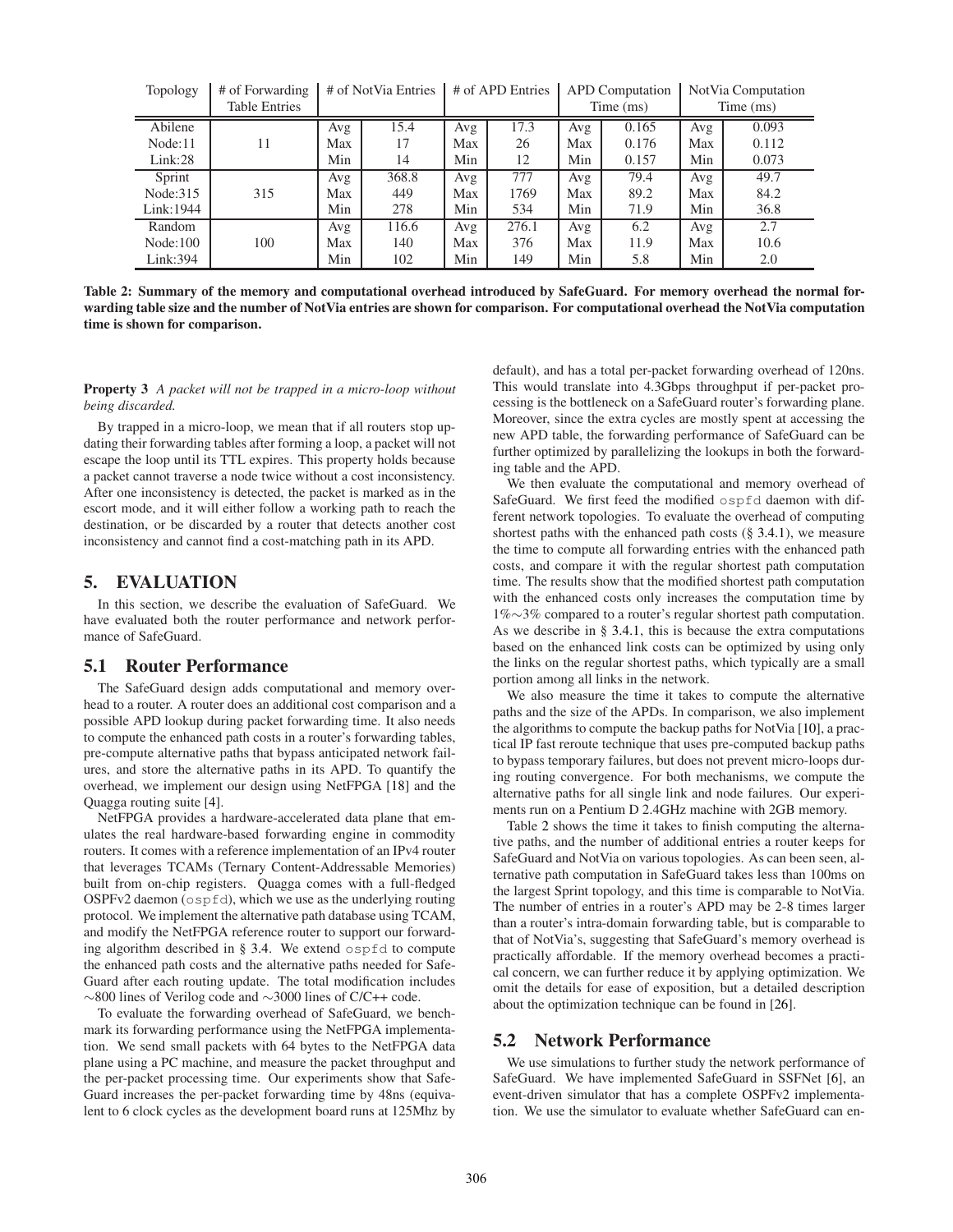| Topology | Type     | # of Nodes | # of Links |
|----------|----------|------------|------------|
| Abilene  | Real     | 11         | 28         |
| Telstra  | Inferred | 108        | 306        |
| Exodus   | Inferred | 79         | 294        |
| Sprint   | Inferred | 315        | 1944       |
| Random   | Random   | 100        | 394        |

<span id="page-6-1"></span>Table 3: Summary of the topologies used in our simulations.

| Parameter                 | Value                   |
|---------------------------|-------------------------|
| HelloInterval             | 50 <sub>ms</sub>        |
| <b>RouterDeadInterval</b> | 250ms                   |
| <b>SPF</b> Delay          | 200ms                   |
| SPF Computation Time      | $(0.00247n^2+0.978)$ ms |
| FIB/RIB Update Time       | $rand([0.1,0.11])pms$   |

#### <span id="page-6-0"></span>Table 4: Summary of the simulation settings.  $n$  is the number of routers in the network.  $p$  is the number of entries in the forwarding table.

able safe forwarding during route changes without altering the routing convergence process. To do so, we compare SafeGuard with both the vanilla IP forwarding and a state-of-the-art IP fast restoration mechanism. For each of the mechanisms, we simulate routing convergence caused by various types of topology updates, and measure packet forwarding performance during the convergence periods. Next we describe the simulation details and the results.

### *5.2.1 Metrics*

Flow Amplifying Factor: We measure how many times a packet passes the same unidirectional link during route changes. We refer to this metric as the flow amplifying factor, because if a traffic flow of  $t$  Mb/s passes the same link for  $K$  times, then the flow's peak rate on that link would become  $K \times t$  Mb/s. This metric helps answer the question whether SafeGuard prevents forwarding loops during route changes.

Packet Loss Rate: We measure the packet loss rate of the flows that are affected by the updated component. This metric shows whether SafeGuard is effective in minimizing periods of disruption during route changes.

Path Stretch: A path stretch is defined as the ratio of the cost of a path taken by a packet to the shortest path cost in the network. Path stretch shows the forwarding sub-optimality during route changes. This metric measures the quality of the alternative path SafeGuard chooses to resolve a cost inconsistency. The lower the path stretch is, the better the path.

Convergence Time: We also measure the time it takes for the network to converge after a topology change. The convergence time is measured from the change happens to the last router update finishes. This metric shows whether SafeGuard delays convergence.

#### *5.2.2 Simulation Setup*

Mechanisms: We simulate SafeGuard as described in § [3.4](#page-3-1) with the OSPF implementation of SSFNet. We configure SafeGuard to pre-compute alternative paths for all single link and node failures. The various timers and delays of the OSPF implementation are summarized in Table [4.](#page-6-0) These parameters are set according to the values recommended by various fast convergence techniques [\[8,](#page-11-4) [22\]](#page-11-22) and the values observed in commercial production routers [\[7](#page-11-23), [15](#page-11-7), [36\]](#page-11-24). We simulate fast convergence because SafeGuard's benefits are even more prominent during slow convergence during which micro-loops last longer, but we desire to emphasize only the benefits not replaceable by fast convergence techniques.

For comparison, we also simulate vanilla IP forwarding with OSPF and a state-of-the-art IP fast restoration mechanism, which includes a fast rerouting technique called NotVia Addresses [\[10\]](#page-11-18) and a loop-avoidance convergence mechanism called Ordered FIB Update (oFIB) [\[14](#page-11-6)]. NotVia fast reroutes packets through a precomputed backup path when they encounter a failed component. It does not by itself prevents micro-loops, and thus needs to be combined with a loop-avoidance mechanism such as oFIB. oFIB prevents micro-loops during convergence by enforcing a strict order of routing updates across different routers. We simulate the "fast mode" of oFIB which uses signaling messages to impose the update order. The two mechanisms are chosen because they together can reduce the disruption after route changes to the failure detection time after single failure, and are now under standardization at IETF. SafeGuard can also reduce the disruption to the failure detection time, but without modifying the routing convergence protocol or enforcing any router update order.

Network Topologies: We simulate on real, inferred, and randomly generated topologies summarized in Table [3.](#page-6-1) The inferred topologies are from the Rocketfuel project [\[38](#page-11-25)], and the random topology is generated using the BRITE topology generator [\[2\]](#page-10-6). Real and inferred topologies contain precise or inferred link weights [\[27\]](#page-11-26). We use the random topology to test how SafeGuard works on asymmetric networks. The link weight in each direction is set independently, each using a random integer between 1 and 50.

Link delays of each topology are set according to the geographic proximity of their end nodes. If two routers are in different Pointsof-Presence (PoPs), we infer the link delay between them from the geographical distance, and in the generated topology the nodes are randomly spread on a plane as large as the US continent. If two routers are in the same PoP, we assume the link delay is 0.1ms.

Topology updates: We simulate routing transitions for both single element update and multiple independent update events. For single element update, we test single link up/down events and node up/down events. For multiple independent updates, we test two concurrent link failures. For each type of update we run 100 experiments with randomly chosen element updates.

After each update event, we send probing packets every 5ms between each pair of nodes. We use the probing packet traces to compute various metrics such as the traffic amplifying factor and packet loss rate. The probing packets' TTLs are initialized to 128, the default TTL value of the Windows XP operating system. We do not simulate real traffic patterns because it is extremely timeconsuming to simulate, and the simulations would not finish in a reasonable time, *i.e.*, a few days.

### *5.2.3 Avoiding Forwarding Loops*

Figure [4](#page-7-0) and [5](#page-7-1) compare the distributions of the flow amplifying factors of vanilla IP forwarding with OSPF, NotVia with oFIB, and SafeGuard with OSPF in a real network topology (Abilene), an inferred tier-1 network topology (Sprint), and a randomly generated network topology (Random). Results from other topologies are similar and omitted. The distributions are drawn from all micro-loops we have observed in the tests. As shown in the figure, SafeGuard's flow amplifying factor is  $\leq 2$ . This result shows that SafeGuard prevents packets from being trapped in micro-loops, as packets at most take one detour to reach their destinations.

In contrast, the vanilla IP forwarding with OSPF can have amplifying factors greater than 50. The trapped flows will be amplified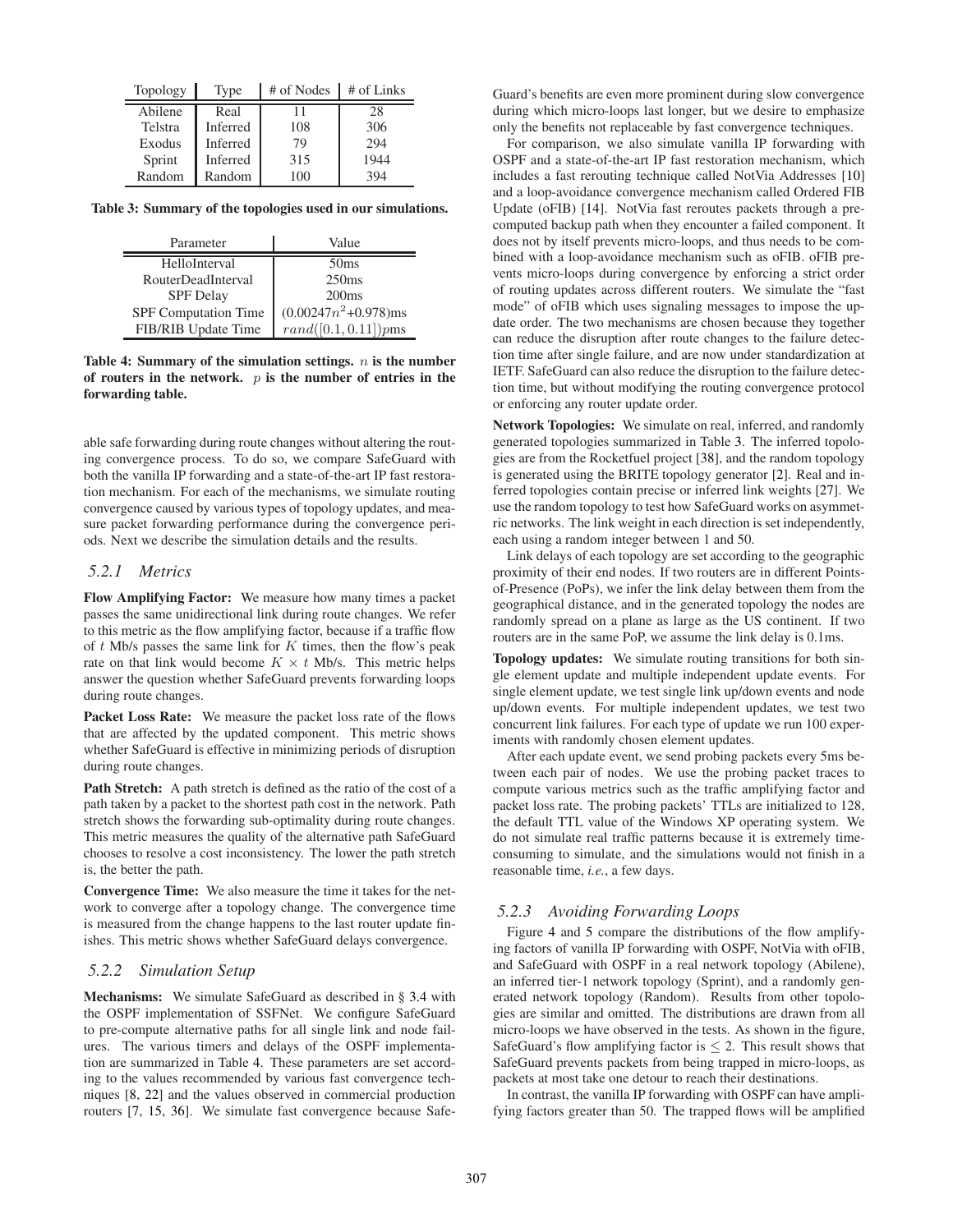| Update Type              | # of Tests              | Total $#$ of | Total # of     | Loop Duration (ms) |      |      |        |  |
|--------------------------|-------------------------|--------------|----------------|--------------------|------|------|--------|--|
|                          | <b>Containing Loops</b> | Micro-loops  | Links Involved | Avg                | Max  | Min  | Stddev |  |
| OSPF                     |                         |              |                |                    |      |      |        |  |
| Link Failure             | 19                      | 81           | 132            | 12.5               | 44.6 | 0.32 | 15.4   |  |
| Node Failure             | 17                      | 125          | 154            | 11.5               | 26.3 | 0.10 | 26.7   |  |
| Link Up                  | 4                       |              | 14             | 11.9               | 40.7 | 0.80 | 21.8   |  |
| Node Up                  | 11                      | 20           | 38             | 6.32               | 24.8 | 0.19 | 6.45   |  |
| <b>Two Link Failures</b> | 38                      | 144          | 182            | 9.0                | 39.7 | 0.39 | 11.2   |  |
| oFIB                     |                         |              |                |                    |      |      |        |  |
| Two Link Failures        | 36                      | 138          | 178            | 8.8                | 41.2 | 0.18 | 10.8   |  |

<span id="page-7-2"></span>Table 5: Summary of loops during convergence in the Sprint topology. For each update type we run 100 experiments with randomly chosen topology updates.



<span id="page-7-0"></span>Figure 4: The cumulative distribution of the loops' flow amplifying factor on three topologies for single link failure case. The lines of SafeGuard+OSPF and NotVia+oFIB overlap with each other at the left side of the figures, because both of them can prevent loops after single topology changes.



Figure 5: The cumulative distribution of the loops' flow amplifying factor for two link failures case.

<span id="page-7-1"></span>for 50 times, which is likely to congest a link and cause congestion loss. One can also note that the Sprint topology suffers from loops with much larger amplifying factors than the other two. This is because routers in Sprint are aggregated in different Points-of-Presence (PoPs), and the latencies between routers in the same PoP are small, as they are usually co-located in the same facility. Hence the forwarding loops occurred inside a PoP usually have high amplifying factors.

NotVia with oFIB also has a flow amplifying factor  $\leq 2$  after single link failures, which is consistent with previous studies [\[14\]](#page-11-6). However, when two links fail simultaneously, NotVia with oFIB has flow amplifying factors comparable with vanilla IP with OSPF, suggesting micro-loops can still occur. This is because oFIB falls back to fast convergence when multiple topology changes occur. In contrast, SafeGuard can prevent micro-loops even under two simultaneous link failures, because it discards packets in escort mode if a cost matching alternative path cannot be found in a router's APD.

Table [5](#page-7-2) summarizes the characteristics of micro-loops observed under the Sprint topology in our simulations. As can be seen, in case of a failure, more than 15% of the simulations contain forwarding loops, and the loops can involve many links (∼ 10% of the total number of links in the topology) and cause congestion on them. Although with fast convergence the loops only last for less than 50ms, given the large amplifying factors shown above they may still cause voluminous flow amplification.

### *5.2.4 Reducing Packet Loss*

Figure [6](#page-8-0) and [7](#page-8-1) show the average packet loss rates after a link failure and two link failures for each mechanism in three topologies. Note that the packet loss rates do not include congestion loss caused by micro-loops, because we do not simulate real traffic load. Therefore, the packet loss rates we measure are those caused by failed routes. For vanilla IP forwarding, the packet loss rate could be much higher in practice, because micro-loops would lead to con-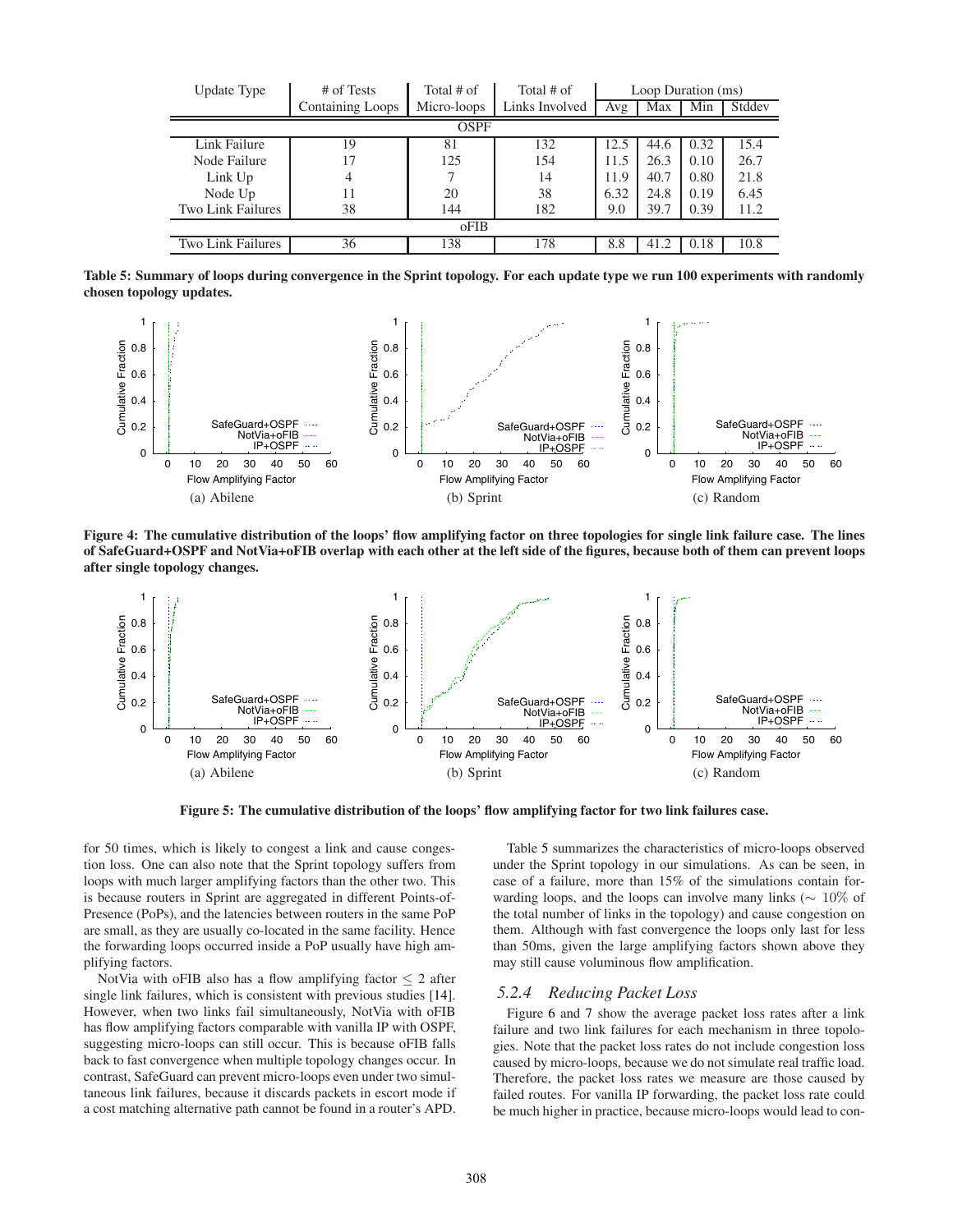

<span id="page-8-0"></span>Figure 6: The average packet loss rate after a single link failure. X-axis is the time-line. The failure happens at time 0, and is detected after 200 ∼ 250ms. Y-axis is the packet loss rate for all probing flows that use the failed link. The line of SafeGuard+OSPF overlaps with that of NotVia+oFIB.



Figure 7: The average packet loss rate after two link failures. Other configurations are the same as in Figure [6.](#page-8-0)

<span id="page-8-1"></span>gestion loss. We measure the packet loss rate at time  $t$  by counting how many probe packets sent during the period  $[t, t + 10ms]$  are lost. We average the loss rates over all experiments for each type of update event.

Figure [6](#page-8-0) and [7](#page-8-1) show that SafeGuard successfully reduces packet loss rates, while vanilla IP forwarding has much higher packet loss rate. Packets may encounter failed routes until the network has converged, and the forwarding disruption times may last about 600ms. In a single failure case, after the failure is detected (after ∼ 200ms), SafeGuard is able to rapidly bypass failures through the alternative paths. The time is independent of the size of the network, as Safe-Guard only needs the routers adjacent to the failure to detect the failure and does not need the failure to be disseminated over the network. In some of the figures, the packet loss rates do not reach zero because the network is disconnected. In the two link failure case, SafeGuard may also experience packet loss during routing convergence as routers have not pre-computed the alternative paths to bypass them.

NotVia with oFIB also reduces the packet loss rates, and achieves similar performance to SafeGuard. This is because NotVia can fast reroute packets along pre-computed alternative paths once they encounter a failure. However, because oFIB cannot prevent microloops when multiple components fail simultaneously, in practice NotVia with oFIB may have higher packet loss rate due to link congestion under the case of two links failure.

#### *5.2.5 Path Stretch*

Figure [8](#page-9-1) shows the average path stretch during routing convergence for a single link failure case. The path stretch is averaged over all source and destination pairs whose default forwarding paths

include the failed link. As can be seen, with SafeGuard the path stretch smoothly reduces to 1 during convergence, indicating that the forwarding paths gradually shift to the new shortest paths as routers update their states independently. However, under vanilla IP forwarding, one can observe path stretch surges during routing convergence because of micro-loops: some packets reach their destinations after a micro-loop is resolved but have looped for dozens of times. NotVia with oFIB can also prevent micro-loops after single topology changes. However, the path stretch takes longer time before it drops to 1, suggesting that traffic stays longer on the suboptimal paths. This is because oFIB delays convergence to enforce the loop-free order of routing updates.

### *5.2.6 Convergence Time*

Finally, we measure the routing convergence time of each mechanism. Unlike oFIB and other existing work, a main design goal of SafeGuard is not to increase the complexity of routing convergence so that routers can independently update their routing tables without any state dependency or centralized coordination.

Figure [9](#page-9-2) shows the convergence time of different mechanisms under the realistic OSPF settings for three topologies. Since Safe-Guard does not change the convergence scheme, it converges as fast as OSPF. From the figure, one can see that even for the largest Sprint topology, the network can converge within one second, consistent with previous studies [\[8,](#page-11-4) [15\]](#page-11-7). This fast convergence property makes the network resilient and responsive to changes, and also reduces the time a packet follows a suboptimal path, *e.g.*, reaching a failure first before it is rerouted. NotVia with oFIB slightly increases the convergence time by up to 15%, consistent with previous studies [\[14](#page-11-6)]. The delay is caused by some routers waiting for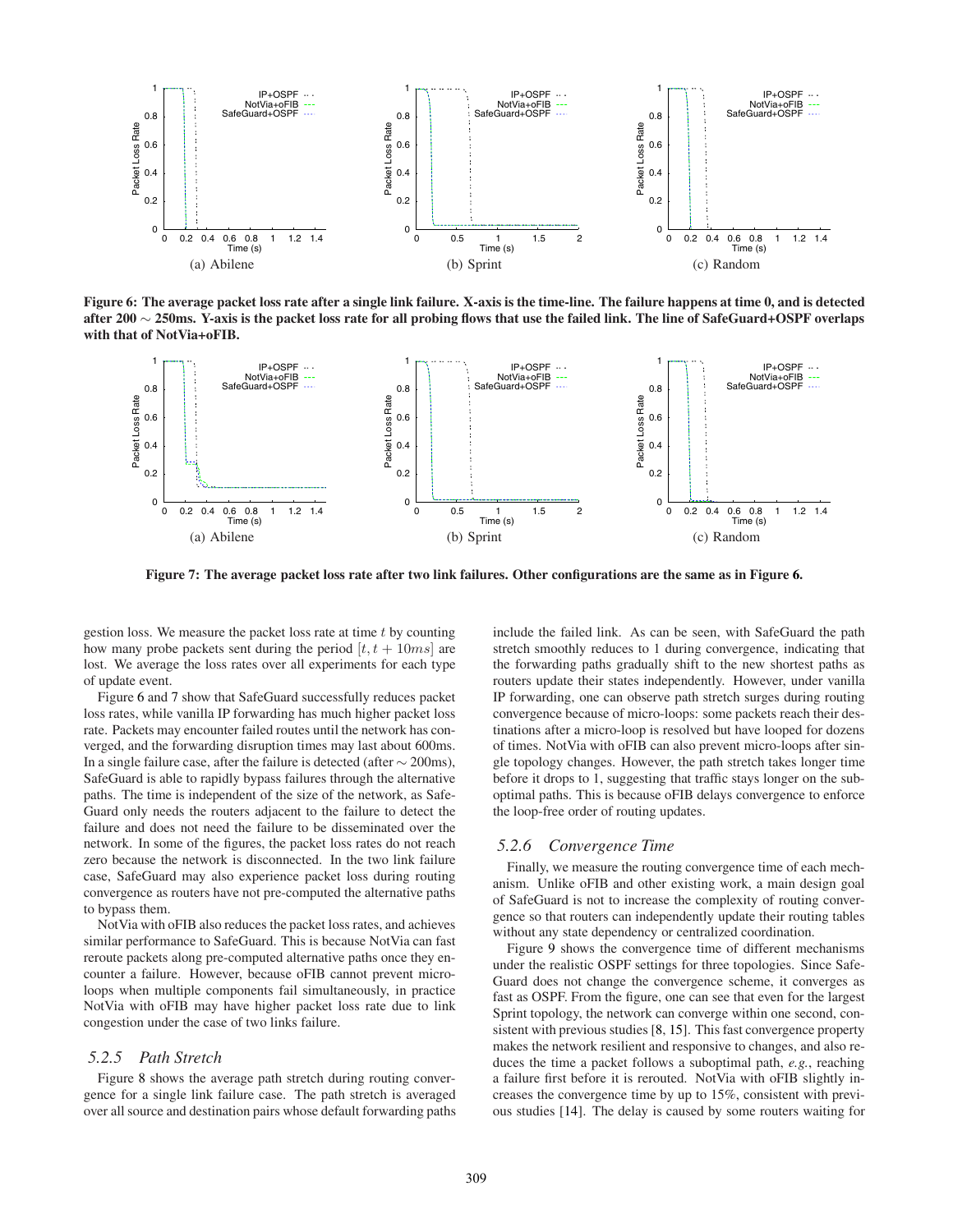

<span id="page-9-1"></span>Figure 8: The average path stretch after a link failure. X-axis is the time-line. The failure happens at time 0, and is detected after 200-250ms. Y-axis is the path stretch for all probing packets that previously pass the failure.



<span id="page-9-2"></span>Figure 9: The averaged convergence time after different network changes. The error bars show the standard deviations. SafeGuard achieves the same convergence time as OSPF because it does not modify convergence. NotVia+oFIB has slightly longer convergence time because routers must update their routing tables in a specific order rather than independently and in parallel.

others to complete updates before they can refresh their forwarding tables. Although NotVia with oFIB does not significantly increase the convergence time, it has altered the routing convergence process by introducing a reliable signaling protocol for routers to update routing tables in a specific order. This signaling protocol adds complexity to the convergence process, and could be error prone, *e.g.*, one slow or failed router may stall the entire routing convergence process.

# <span id="page-9-0"></span>6. RELATED WORK

In this section, we compare the SafeGuard design with related work. Table [6](#page-10-7) summarizes the major differences between Safe-Guard and some other solutions addressing the same problem. As we will show, SafeGuard is the only system that reduces periods of disruption to the failure detection time without changing the routing convergence process.

Researchers have proposed to redesign the routing convergence process to minimize periods of disruption [\[14,](#page-11-6) [17,](#page-11-9) [21](#page-11-10), [25](#page-11-12)]. These schemes generally require routers to synchronize or to impose a strict order on their routing updates [\[14](#page-11-6), [16](#page-11-8), [17](#page-11-9), [21](#page-11-10)]. Although they can effectively reduce disruption periods to the failure detection time as SafeGuard, these schemes introduce state dependency among routers, thereby increasing the complexity of the routing convergence process and slowing down routing convergence [\[12](#page-11-15)].

Convergence-free routing [\[25](#page-11-12)] eliminates routing convergence and uses a centralized coordinator to distribute static network maps to routers,similar to the Routing Control Platform (RCP) [\[11\]](#page-11-27). Packets carry a list of failed components they encountered as a router's static network map does not have failure information; packets must

hit failures before they can be rerouted, and routers employ ondemand computation when they first learn of the failures to forward packets along a valid path. For non-concurrent failure or restoration events, SafeGuard and convergence-free routing are both able to reduce periods of forwarding disruption to the failure detection time. For concurrent events that happen within a routing convergence period, SafeGuard can still guarantee loop-free forwarding, but may suffer temporary packet loss until routing converges, while convergence-free routing does not. But we think the trade-off is favorable, because such concurrent events are rare, and SafeGuard has a fixed header overhead, does not require on-demand computation, and forwards packets along the shortest failure-free paths except during routing convergence periods.

Ordered FIB update (oFIB) [\[14](#page-11-6)] avoids micro-loops by enforcing a strict order of routing update among routers. The order can be computed based on the topology information. With oFIB, each router waits for its upstream routers to finish their updates before it can update its own, and later notifies its downstream routers after it finishes updating. In contrast, SafeGuard allows all routers to update independently, as it does not modify the convergence process.

Another loop-avoidance technique [\[16](#page-11-8)] performs multiple rounds of routing convergence with incremental link weight changes. In each round, independent router updates do not cause micro-loops, because the link cost changes are specifically calculated to prevent loops. This technique is suitable for planned failures because multiple convergence rounds must finish before a component can be removed. In contrast, SafeGuard can minimize forwarding disruptions for dynamic unplanned failures.

There is also much work in enabling routers to rapidly reroute packets using backup paths after failure detection, including NotVia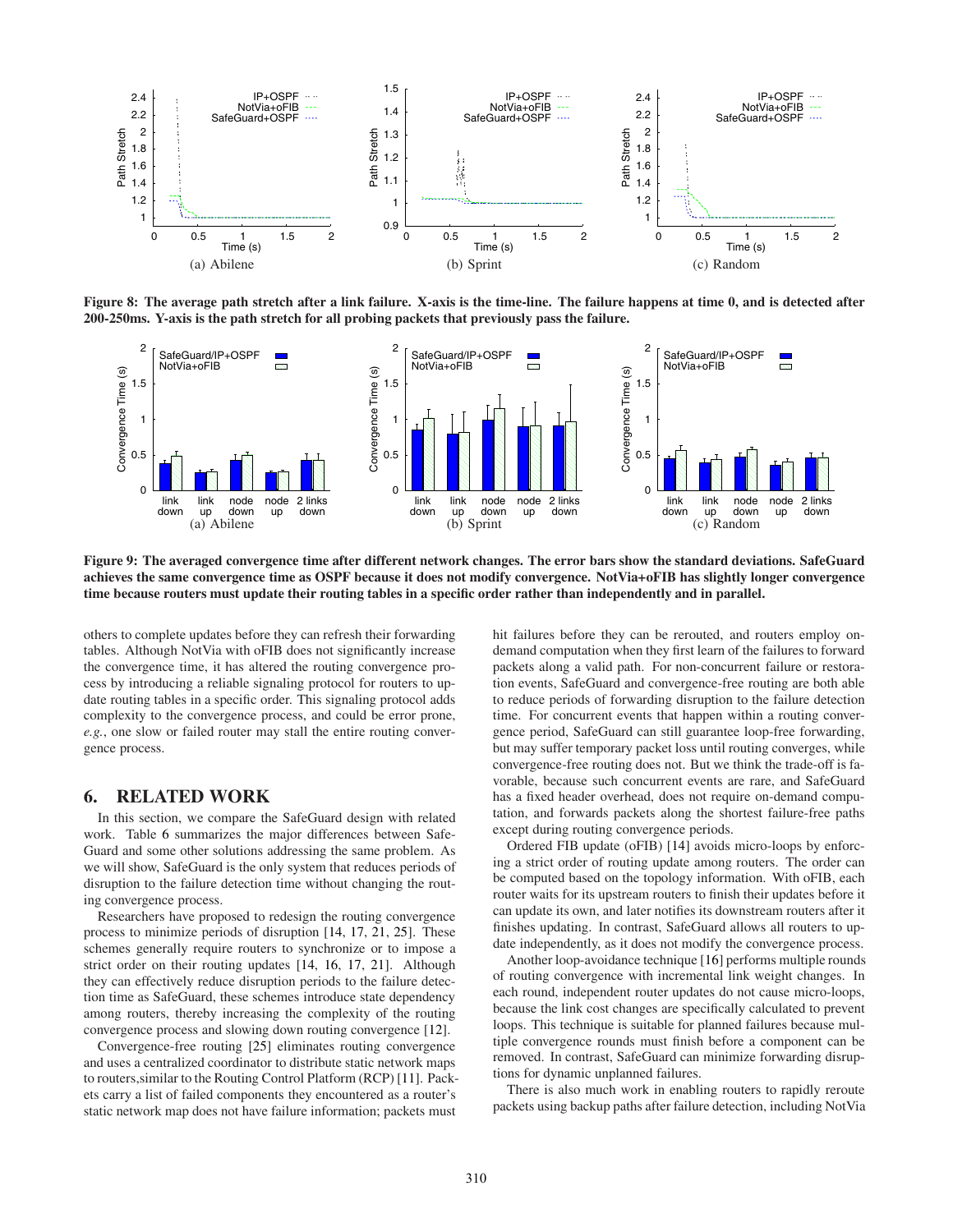| Mechanism                         | <b>Fast Failure</b><br>Recovery | Preventing<br>Micro-loops | Does not Change<br>Convergence | Does not Delay<br>Convergence |
|-----------------------------------|---------------------------------|---------------------------|--------------------------------|-------------------------------|
| Convergence-free Routing          |                                 |                           |                                |                               |
| Consensus Routing                 |                                 |                           |                                |                               |
| Ordered FIB Update                |                                 |                           |                                |                               |
| Fast Rerouting (NotVia, FIR, MRC) |                                 |                           |                                |                               |
| <b>SafeGuard</b>                  |                                 |                           |                                |                               |

<span id="page-10-7"></span>Table 6: Summary of the major differences between SafeGuard and several existing mechanisms designed to reduce disruptions upon topology changes. Four critical aspects are listed, namely fast failure recovery (the ability to redirect traffic upon encountering a failure), preventing micro-loops, whether the convergence scheme is changed, and whether the convergence is delayed. SafeGuard is the only system that achieves both fast failure recovery and loop-free convergence without modifying or delaying convergence.

Addresses, Failure Insensitive Routing (FIR), Multiple Router Configurations (MRC), MPLS Fast Rerouting, and R-BGP [\[23,](#page-11-11) [24](#page-11-28), [31,](#page-11-13) [32,](#page-11-29) [37](#page-11-14)]. These proposals provide fast failure recovery, but they do not prevent micro-loops during routing convergence. As a result, those mechanisms can only prevent packet losses when the failure is transient and the routing updates are suppressed throughout the entire failure duration.

NotVia Addresses [\[37](#page-11-14)] is an IETF proposal to fast reroute packets upon encountering a failure. It requires routers to be assigned with special protection addresses called the NotVia addresses. When a router detects its next hop is unreachable due to a failure, it will tunnel the packets to the NotVia address of its next hop or next next hop (if a node failure occurs). Similar to SafeGuard other routers pre-compute protection paths to a NotVia address by removing the link or node protected by the address. NotVia enables fast rerouting when packets encounter a failure, but it does not prevent microloops during convergence. Packets can still be trapped in a loop that is not adjacent to the failed component. In contrast, SafeGuard can eliminate any micro-loop regardless of its location.

Failure Insensitive Routing (FIR) [\[31\]](#page-11-13) achieves fast rerouting by using interface-specific routing. An FIR-enabled router can distinguish a rerouted packet from a normal packet by observing its abnormal incoming interface, and forward the packet to a backup next hop instead of a normal one. Similar to NotVia Addresses, FIR has no mechanism to avoid micro-loops during convergence, and it is unknown how interface-specific routing would affect the forwarding during convergence.

Exact Hop Count [\[35](#page-11-30)] is a proposal to prevent micro-loops in bridge networks by strictly checking the hop count in each packet's header. Hop count can be used to detect path inconsistencies, but unlike path cost, the hop count difference between two paths does not tell which path is valid. This is because practical routing protocols such as OSPF and IS-IS use fine-grained cost metrics to compute paths: a forwarding path computed with a failed component may have either a higher or lower hop count than a working path. In contrast, such a path will always have a lower (or equal) cost than a working path. Furthermore, exact hop count forwarding is incompatible with equal cost multiple path forwarding, as equal cost paths may have different hop counts.

In [\[41](#page-11-31)] the authors propose to detect forwarding loops through interface-specific routing. Unlike SafeGuard, this mechanism does not guarantee the detection of forwarding loops in asymmetric networks or during concurrent topology change events. Anomaly-Cognizant Forwarding [\[13](#page-11-5)] is a recent proposal that aims to detect and repair forwarding anomalies caused by BGP routing convergence. An ACF packet carries the AS path it has visited. SafeGuard focuses on intra-domain routing, and uses the remaining path cost as a safeguard to detect path inconsistency. Carrying cost is more efficient than carrying path as it does not require a variable-length

header, and is more effective than interface-specific routing as it can detect loops in any circumstance and help routers to select the valid alternative paths.

Multi-path routing is another approach to improve routing availability. Work in this area includes routing deflection [\[40](#page-11-32)], path splicing [\[30\]](#page-11-33), and MIRO [\[39](#page-11-34)]. Routers or end systems can choose a different path if the default path does not work. SafeGuard aims to enable routers to rapidly detect forwarding anomalies and repair them during routing transitions. It works in both single- and multipath routing systems.

# <span id="page-10-2"></span>7. CONCLUSION

An important networking task is to improve network availability to better support real-time and mission critical applications. In this paper, we present the design and evaluation of SafeGuard, an intra-domain routing system that can effectively reduce packet loss and forwarding loops during network changes without increasing the complexity of routing convergence. In the SafeGuard design, a packet carries the remaining path cost to its destination. Routers compare the packet cost with their locally computed costs to detect inconsistent paths and select a working one among pre-computed alternatives. Our NetFPGA implementation of SafeGuard shows that SafeGuard is suitable for high-speed hardware implementation and has low memory and computation overhead. Simulation results show that SafeGuard reduces periods of disruption to the failure detection time during anticipated network changes and greatly reduces packet loss even for non-anticipated changes.

# Acknowledgements

This work was funded by NSF Awards CNS-0627166 and CNS-0925472. We thank Landon Cox, Srihari Nelakuditi, and the anonymous reviewers for their helpful feedback and suggestions.

# <span id="page-10-3"></span>References

- [1] Abilene Observatory. [http://abilene.internet2.](http://abilene.internet2.edu/observatory) [edu/observatory](http://abilene.internet2.edu/observatory).
- <span id="page-10-6"></span>[2] BRITE Topology Generator. [http://www.cs.bu.edu/](http://www.cs.bu.edu/brite) [brite](http://www.cs.bu.edu/brite).
- <span id="page-10-4"></span>[3] OSPF Shortest Path First Throttling. [http://cisco.](http://cisco.com/en/US/docs/ios/12_2s/feature/guide/fs_spftrl.html) [com/en/US/docs/ios/12\\_2s/feature/guide/](http://cisco.com/en/US/docs/ios/12_2s/feature/guide/fs_spftrl.html) [fs\\_spftrl.html](http://cisco.com/en/US/docs/ios/12_2s/feature/guide/fs_spftrl.html).
- <span id="page-10-1"></span>[4] Quagga Routing Suite. <http://www.quagga.net>.
- <span id="page-10-0"></span>[5] Reducing Link Failure Detection Time with BFD. [http://](http://www.networkworld.com/community/node/23380) [www.networkworld.com/community/node/](http://www.networkworld.com/community/node/23380) [23380](http://www.networkworld.com/community/node/23380).
- <span id="page-10-5"></span>[6] Scalable Simulation Framework. [http://www.ssfnet.](http://www.ssfnet.org) [org](http://www.ssfnet.org).